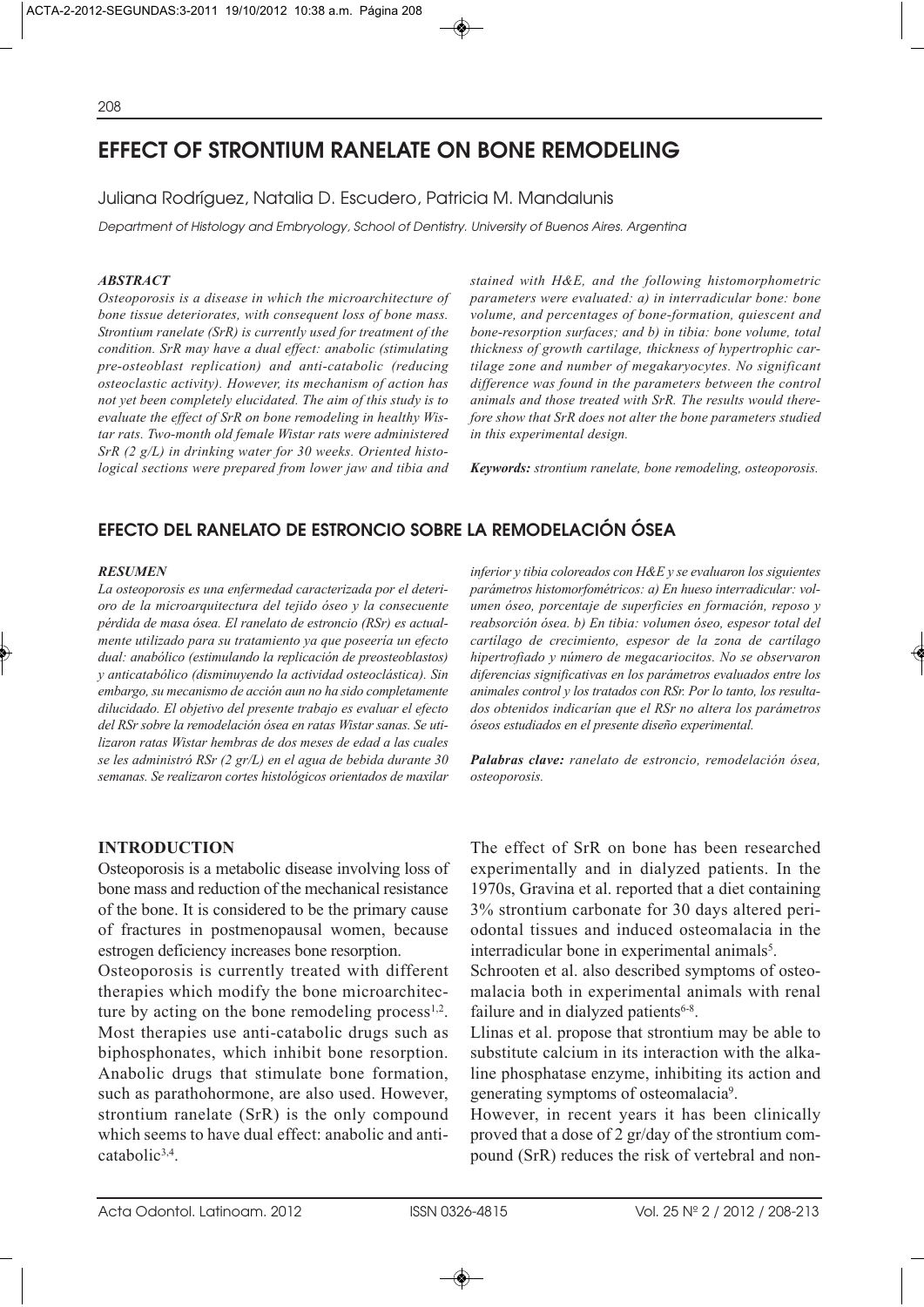vertebral factures and increases bone density in the long term<sup>10-12</sup>.

*In vitro* studies have shown that SrR increases the formation of extracellular collagen matrix without inducing deleterious effects in the process of mineralization<sup>13</sup>.

Some authors suggest that SrR may activate a calcium-sensing receptor, stimulating the proliferation and differentiation of cells of the osteoblast lineage through the expression of different markers such as c-fos, egr-1, Runx2, alkaline phosphatase, bone sialoprotein and osteocalcin<sup>14,15</sup>.

In turn, the same pathway may be involved in the disorganization of the actin cytoskeleton in the osteoclast sealing zone, leading to its apoptosis, thus reducing the bone resorption rate<sup>15</sup>.

It has been shown in primary human osteoblast cultures that SrR increases the expression of osteoprotegerin (OPG) and suppresses the nudear factor kB ligand (RANKL) levels, inhibiting osteoclastogene $sis<sup>16,17</sup>$ . Moreover, it is also suggested that there may be a stimulation pathway for osteoblast differentiation independent of the calcium receptor, with a late response (regulated by extracellular pH) in which SrR would act by indirectly by activating the FGF receptor triggering the protein kinase C (PKC) signaling cascade and mitogen-activated protein kinase (MAPK)<sup>18</sup>. There is sufficient evidence in the literature suggesting the existence of an association between the megakaryocytes (Mks) present in the bone marrow and homeostasis of the bone tissue. It has also been proved that Mks synthesize markers related to osteoblastic differentiation, such as osteonectin, osteocalcin, osteopontin and OPG19-21. Bord et al. have shown that the Mks may be involved osteoclastogenesis through the expression of OPG and RANKL<sup>22</sup> as well as being able to stimulate osteoblast differentiation<sup>23</sup>. However, it is not known whether the Mks population is affected by treatment with SrR.

Despite the data provided in the literature regarding the effects of SrR *in vitro*, little is known about its mechanism of action *in vivo*. Therefore, the aim of this study was to evaluate the effect of SrR on bone remodeling in an experimental model with healthy Wistar rats.

## **MATERIALS AND METHODS Experimental animals**

Fourteen healthy female Wistar rats, two months old, weighing  $160 \pm 10$  g were divided into two groups. They were housed in galvanized wire cages, with 3 or 4 animals per cage at a temperature of 21- 24°C, moisture 52-56 % and 12-hour light/dark photoperiod. They were fed *ad libitum* (standard mouse/rat feed, Cooperación, Argentina) containing 23 % protein, 1-1.4 % calcium and 0.5-0.8 % phosporous<sup>24</sup>. The SrR group (n=7) received 2  $g/L$ SrR (Protos®, Servier) in drinking water. The SrR solution was renewed and its daily intake recorded. Average intake was 50 mg SrR/day/animal. The control group (n=7) received only water. After 7.5 months, the animals were weighed, anesthetized and euthanized.

The trial was performed according to The Guide for the Care and Use of Laboratory Animals (NRC 1996).

## **Histology**

The right hemi-maxilla and tibia were taken from each animal. The tibias were measured with a Vernier type caliper and weighed on precision scales. The extracted material was fixed in 4% formaldehydebuffer solution at room temperature and decalcified in 10% EDTA for 30 days, after which it was processed histologically and embedded in paraffin. Longitudinal histological sections approximately 7-8 microns thick were prepared from the proximal epiphysis of the tibia, and mesio-distal sections were prepared from the first lower molar.

#### **Hematoxylin-eosin staining**

All samples were stained with hematoxylin-eosin in order to perform histological and histomorphometric studies.

#### **Histomorphometric measurements**

The subchondral trabecular bone of the tibia and the interradicular bone of the first molar were measured in given areas, as shown in Fig. 1, using Image Pro Plus 4.5 software.

Histomorphometrical parameters evaluated in the interradicular bone of the first lower molar:

- BV/TV(%): Bone volume, percentage of bone tissue present in the total area evaluated.
- Ob.S./BS (%): Percentage of bones surface covered in active osteoblasts.
- ES/BS (%): Percentage of bone surface in total resorption.
- LCS/BS (%): Percentage of bone surface covered in lining cells.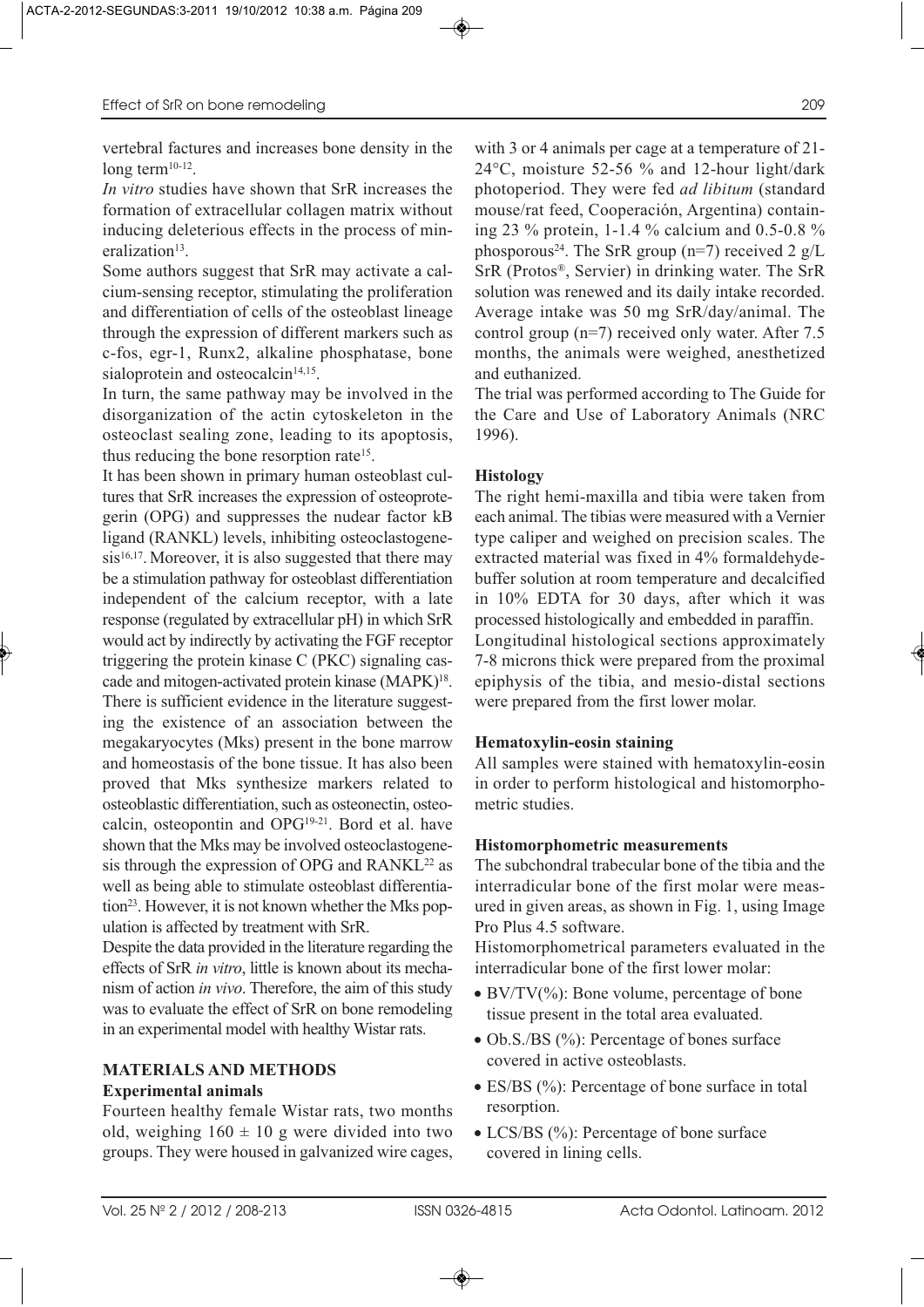

*Fig. 1: Measurement area of first molar interradicular bone (a) and tibia subchondral trabecular bone (b).*

In tibia subchondral bone:

- BV/TV $(\%)$ : Bone volume, percentage of bone tissue present in the total area evaluated.
- GPC. Th (um): Thickness of growth cartilage.
- HpZ.Th  $(\mu m)$ : Thickness of hypertrophic cartilage zone.
- N.Mk/mm2: Number of megakaryocytes per given area of bone marrow.

#### **Statistical Analysis**

Results were expressed as mean  $\pm$  standard deviation. Data were analyzed with Student's t-test using the software "Primer of Biostatistics" (Mc Graw-Hill, 1992). Values for p lower than 0.05 were considered significant.

## **RESULTS**

No significant difference was found in the final weight (g) of animals between the control group  $(307 \pm 21)$  and the SrR group  $(311 \pm 20)$  (p>0.05).



*Fig. 2: Bone volume of first molar interradicular bone. Comparison between control and SrR groups, p > 0.05.*

#### **Interradicular bone**

The histological sections of first lower molar interradicular bone were evaluated qualitatively under optical microscope, and no morphological difference was found between animals treated with SrR and control animals. No significant difference was found in interradicular bone volume (BV/TV %) between the control group and the SrR group (control: $42.1 \pm 4.8\%$ ; SrR:  $42.9 \pm 3.4\%$ ; p $> 0.05$ ; Fig. 2). Bone activity remained unchanged: bone-formation surfaces (control:  $57.3 \pm$ 10.5%, SrR:  $66.4 \pm 9.0\%$ ), quiescent surfaces (control:  $38.5 \pm 11.3\%$ , SrR:  $30.0 \pm 8.7\%$ ) and surfaces in total resorption (control:  $4.14 \pm 3.64\%$ , SrR:  $3.58 \pm 1.64\%$ 3.13%), with  $p > 0.05$  for all parameters (Fig. 3).

## **Tibias**

No significant difference was found in weight (g) (control:  $0.81 \pm 0.02$ ; RSr:  $0.83 \pm 0.05$ ) or length (mm) (control:  $39.09 \pm 0.59$ ; RSr:  $39.39 \pm 0.81$ ) of the tibias between the control group and the SrR group (p>0.05 for both parameters).

The histological sections of tibias were evaluated qualitatively under optical microscope and no morphological difference was found between animals treated with SrR and controls (Fig. 4 A and B).

No significant difference was found in trabecular bone volume (BV/TV %) between the control group (19.8  $\pm$ 4.6) and the SrR group  $(21.67 \pm 6.4)$  (p>0.05) (Fig. 5). Growth cartilage thickness  $(\mu m)$  showed no significant difference between the control group (379  $\pm$ 40) and the SrR group (398  $\pm$  8), in the proliferative and reserve zone (control:  $103 \pm 40$ , SrR:  $98 \pm 10$ 8) or in the hypertrophic zone (control:  $138 \pm 25$ , SrR:  $150 \pm 5$ ) (p>0.05 for all parameters) (Fig. 6). No change was found in the number of megakaryocytes (N.Mk/mm<sup>2</sup>) between the control group (2.6  $\pm$ 0.6) and the SrR group  $(2.6 \pm 0.3)$  (p>0.05) (Fig. 7).



*Fig. 3: Bone activity. Comparison between control and SrR groups, p > 0.05*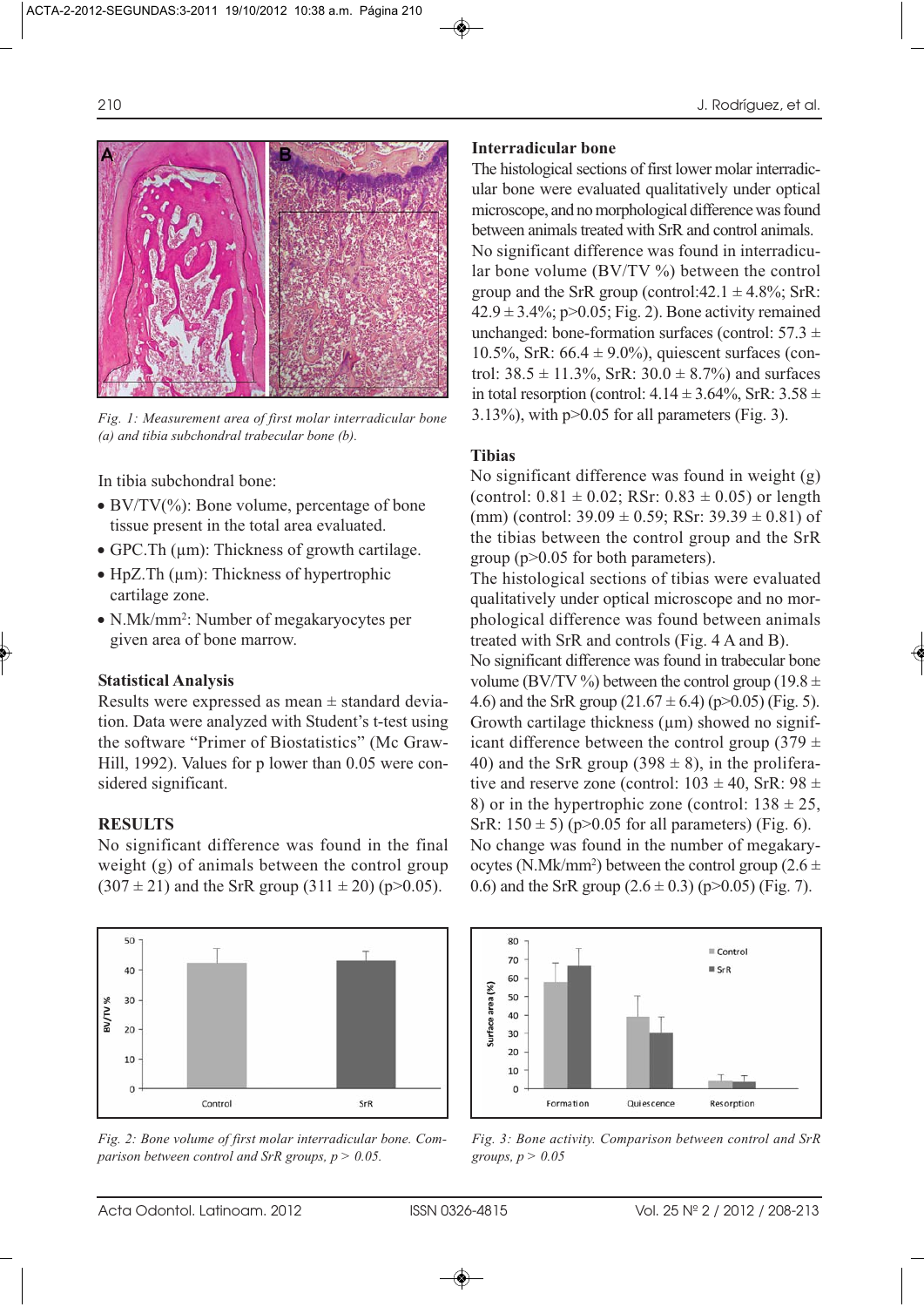

*Fig. 4: Photomicrograph of histological sections of tibia, stained with H&E (original magnification: 40X). A: Control, B: SrR.*



*Fig. 6: Growth cartilage thickness. Comparison between control and SrR groups, p> 0.05.*



*Fig. 5: Bone volume of tibia trabecular bone. Comparison between control and SrR groups, p > 0.05.*



*Fig. 7: Number of megakaryocytes per area unit. Comparison between control and SrR groups, p> 0.05.*

## **DISCUSSION**

This study showed that the administration of 2g/L of SrR in drinking water for 30 weeks does not modify bone volume, bone activity, growth cartilage thickness or number of megakaryocytes in bone marrow of healthy animals.

Roux et al. conducted a study on 353 patients aged 50-65 years with severe osteoporosis and proved that treatment with SrR at a dose of 2 g/day for 4 years reduces the risk of vertebral fracture<sup>25</sup>. Arlot et al. showed that the same dose of SrR administered for 2 and 3 years stimulates trabecular and cortical bone formation, reducing the risk of fracture<sup>26</sup>. *In vivo* studies by Ammann et al. showed that administration of 225-900 mg/kg/day SrR for two years modifies bone resistance, cortical and trabecular volume, microarchitecture and bone mass, improving the quality of the tissue in healthy rats<sup>27</sup>.

It has also been reported that treatment with 625 mg/kg/day SrR of ovariectomized rats for 52 weeks prevents loss of mass and deterioration of bone quality in the vertebral column<sup>28</sup>.

However, Cebesoy et al. found that the administration of 450 mg/kg/day SrR for 2, 3 or 4 weeks neither benefits nor harms the fracture healing process in healthy male rat tibia29.

Based on our results and the literature, we may infer that the effect of SrR on bone remodeling depends on the dose and duration of administration.

SrR is known to be composed of two strontium atoms and one ranelic acid molecule. Upon entering the organism, the SrR molecule dissociates and the Sr atoms are released and deposited almost exclusively in the bone tissue $30,31$ .

Doublier et al. conducted research on iliac bone biopsies from patients treated with SrR for 2, 12, 24, 36, 48 and 60 months. They found that Sr was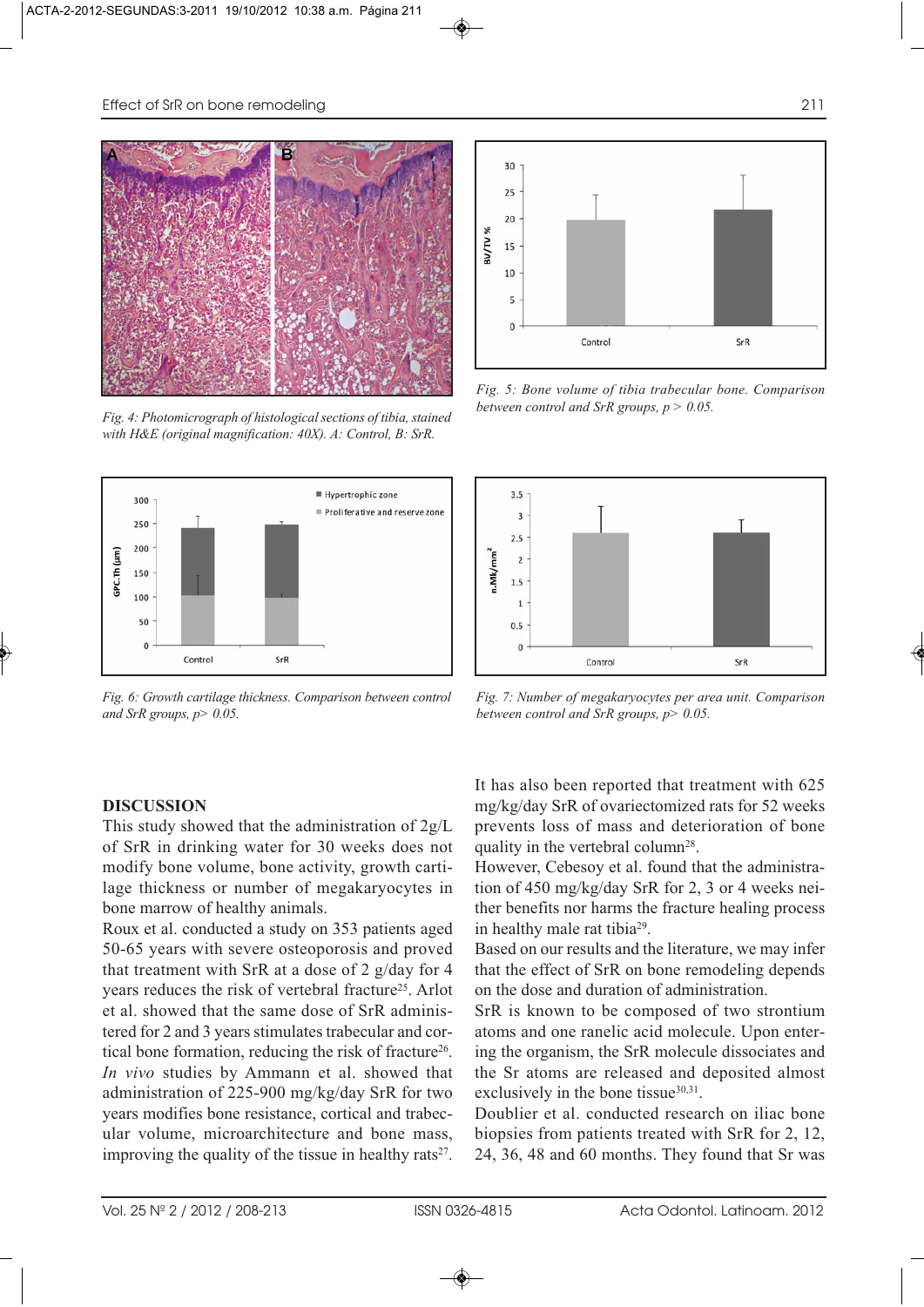The exact mechanism of action of SrR on bone remodeling has not yet been entirely elucidated.

#### **ACKNOWLEDGEMENTS**

Subsidy: UBACyT O 406, University of Buenos Aires. The authors would like to thank histologist Mariela Lacave and veterinarian Marianela Lewicki for their technical assistance.

#### **REFERENCES**

- 1. Riggs BL, Parfitt AM. Drugs used o treat osteoporosis the critical need for a uniform nomenclature based on their action on bone remodeling. J Bone Miner Res 2005;20: 177-184.
- 2. Lyritis GP, Georgonlas T, Zafeiris CP. Bone anabolic versus bone anticatabolic treatment of postmenopausal osteoporosis. Ann N Y Acad Sci 2010;1250:277-283.
- 3. Cannata-Andía JB, Rodríguez-García M, Gómez-Alonso C. Mecanismo de acción del ranelato de estroncio. Rev Osteoporos Metab Miner 2010;2:S5-S9.
- 4. Marie PJ. Optimizing bone metabolism in osteoporosis: insight into the pharmacologic profile of strontium ranelate. Osteoporos Int 2003;14:S9-S12.
- 5. Gravina O, Cabrini RL, Carranza FA Jr. Effect of a strontium-containing diet on periodontal tissues of rat molars. J Periodontol 1970;41:174-177.
- 6. Schrooten I, Cabrera W, Goodman WG, Dauwe S, Lamberts LV, Marynissen R, Dorriné W, De Broe ME, D'Haese PC. Strontium causes osteomalacia in chronic renal failure rats. Kidney Int 1998;54:448-456.
- 7. D'Haese PC, Schrooten I, Goodman WG, Cabrera WE, Lamberts LV, Elseviers MM, Couttenye MM, De Broe ME. Increased bone strontium levels in hemodialysis patients with osteomalacia. Kidney Int. 2000;57:1107-1114.
- 8. Schrooten I, Behets GJS, Cabrera WE, Vercauteren SR, Lamberts LV, Verberckmoes SC, Bervoets AJ, Dams G, Goodman WG, De Broe ME, D´Haese PC. Dose-dependent effects of strontium on bone of chronic renal failure rats. Kidney Int 2003;63:927-935.
- 9. Llinas P, Masella M, Stigbrand T, Ménez A, Stura EA, Le Du MH. Structural studies of human alkaline phosphatase in complex with strontium: Implication for its secondary effect in bones. Protein Sci 2006;15:1691-1700.
- 10. Delmas PD. Clinical effects of strontium ranelate in women with postmenopausal osteoporosis. Osteoporos Int 2005; 16:S16-S19.
- 11. Cesareo R, Napolitano C, Lozzino M. Strontium ranelate in postmenopausal osteoporosis treatment: a critical appraisal. Int J Womens Health 2010;2:1-6.

Nevertheless, as no change was recorded in the histomorphometric parameters evaluated in our study, the reduction of the risk of fracture and increase in bone density observed in patients that have undergone long-term therapy with SrR might be due to a modification in the physical properties of the mineral structure of the bone tissue caused by the incorporation of Sr to the hydroxyapatite crystals.

#### **CORRESPONDENCE**

Lic. Juliana Rodríguez Departmento de Histología y Embriología M.T. de Alvear 2142, 1° "A" C1122AAH - C.A.B.A.- Argentina E-mail: juliana\_r2@yahoo.com

- 12. Brennan TC, Rybchyn MS, Green W, Atwa S, Conigrave AD, Mason RS. Osteoblasts play key roles in the mechanisms of action of strontium ranelate. Br J Pharmacol 2009; 157:1291-1300.
- 13. Barbara A, Delannoy P, Denis BG, Marie PJ. Normal matrix mineralization induced by strontium ranelate in MC3T3- E1 osteogenic cells. Metabolism 2004;53:532-537.
- 14. Chattopadhyay N, Quinns SJ, Kifor O, Ye C, Brown EM. The calcium-sensing receptor (CaR) is involved in strontium ranelate-induced osteoblast proliferation. Biochem Pharmacol 2007;74:438-447.
- 15. Hurtel-Lamaire AS, Mentaverri R, Caudrillier A, Cournarie F, Wattel A, Kamel S, Terwilliger EF, Brown EM, Brazier M. The calcium-sensing receptor is involved in strontiumranelate induced osteoclast apoptosis. J Biol Chem 2009; 284:575-584.
- 16. Bonnelye E, Chabadel A, Saltel F, Jurdic P. stimulation of osteoblast differentiation and inhibition of osteoclast formation and resorption in vitro Bone 2008;42:129-138.
- 17. Hofbauer LC, Heufelder AE. Role of receptor activator of nuclear factor kappa-β ligand and osteoprotegerin in bone cell biology. J Mol Med 2001;79:243-253.
- 18. Caverzasio J, Thouverey C. Activation of FGF receptors is a new mechanism by which strontium ranelate induces osteoblastic cell growth. Cell Physiol Biochem 2011; 27: 243-250.
- 19. Thiede MA, Smock SL, Petersen DN, Grasser WA, Thompson DD, Nishimoto SK. Presence of messenger ribonucleic acid encoding osteocalcin, a marker of bone turnover, in bone marrow megakaryocytes and peripheral blood platelets. Endocrinology 1994;135:929-937.
- 20. Kelm Jr RJ, Hair GA, Mann KG, Grant BW. Characterization of human osteoblast and megakaryocyte-derived osteonectin (SPARC). Blood 1992;80:3112-3119.
- 21. Kacena MA, Gundberg CM, Horowitz MC. A reciprocal regulatory interaction between megakaryocytes, bone cells, and hematopoietic stem cells. Bone 2006;39:978-984.
- 22. Bord S, Ireland DC, Beavan SR, Compston JE. The effects of estrogen on osteoprotegerin, RANKL, and estrogen recetor expression in human osteoblasts. Bone 2003;32:136-141.